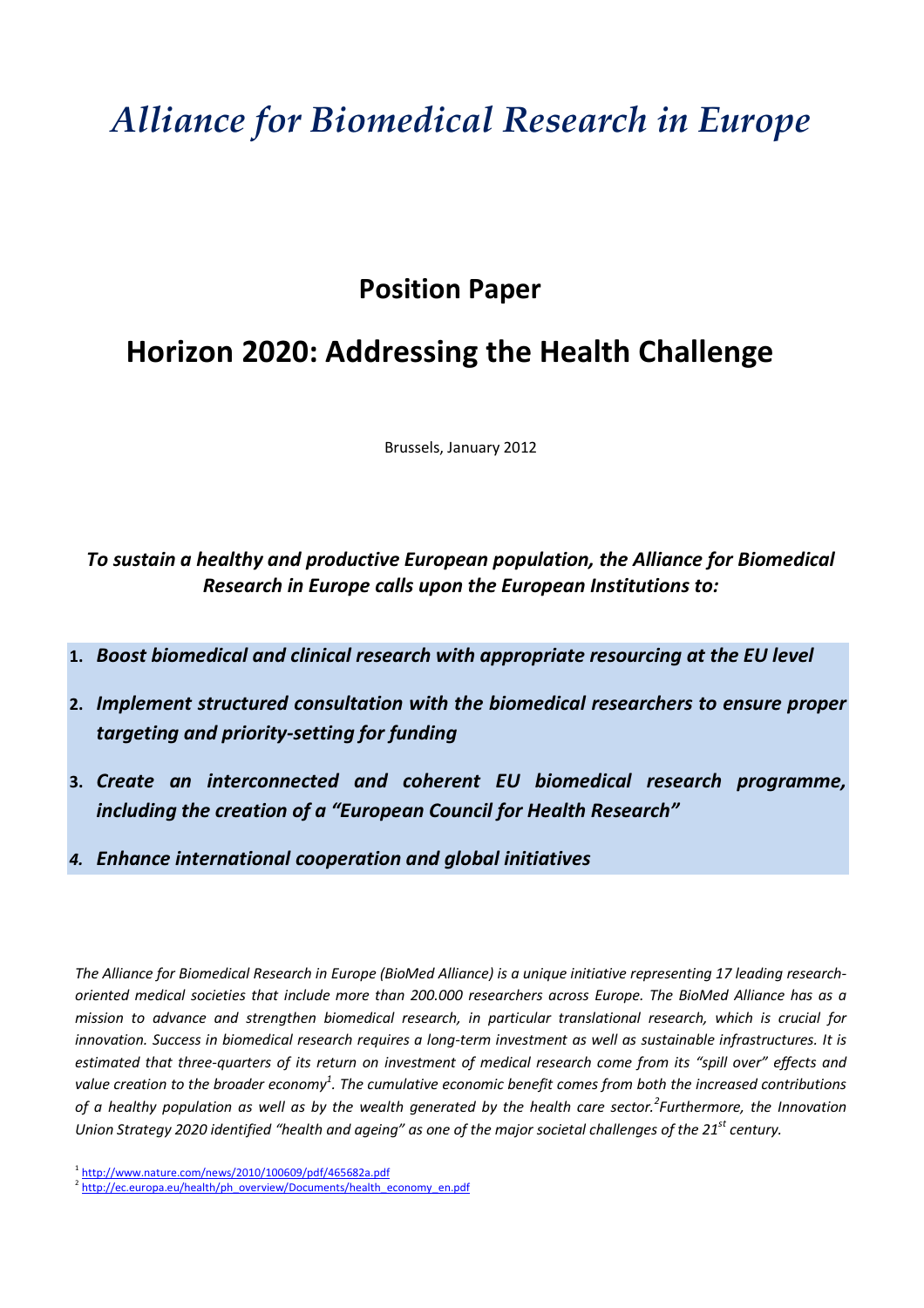Page  $\boldsymbol{\sim}$ 

#### 1. Boost biomedical and clinical research with appropriate resourcing at the EU level

### RECOMMENDATION: The funding directed to biomedical research should correspond to at least 20% of the total funding in Horizon 2020.

EU funding for health research represents today a mere 10% of the overall EU research funding budget (€6.1 billion out of €53.2 billion). To compare, in the US, the NIH invests on average 3.5 times more (\$31.2 billion = €21.5billion) than the EU (€6.1 billion) in health research. This represents a striking disproportion between the burden represented by disease and the EU health investment. For instance, according to the World Health Organization (WHO), the major non-communicable diseases – cardiovascular diseases, cancer, mental health problems, diabetes mellitus and chronic respiratory disease – are the cause of 86% of deaths and 77% of the disease burden in the WHO European Region<sup>1</sup>, but are largely preventable and are linked by common risk factors, underlying determinants and opportunities for intervention through research advancements and researchinformed policies. Estimates indicate that non-communicable diseases worldwide will cause an output loss of 47 trillion dollars over the next two decades<sup>2</sup>.

Providing a credible funding level by increasing the overall research funding budget would go a long way in tackling the new health-related challenges that Europe and the world face today. The scale and complexity of the scientific challenges require a strengthened cooperative approach to biomedical research and innovation at the European level. This is essential in order to capitalize on progress to date, to encourage new breakthroughs and to get research results from the clinic to market. There is also a crucial need for dedicated European funding for European-wide studies – many of the biomedical challenges will only be better understood through highly multidisciplinary and large-scale / multinational research. For this to happen, common European-wide strategic planning of biomedical research is essential. Tackling the enormous medical costs and loss of labour in the forthcoming decades requires action now. The significant return on investment in medical research – estimated at nearly 40% according to the analysis on cardiovascular diseases in the UK MRC Report 2008<sup>3</sup> – can counter the growing economic burdens Europe faces. Moreover, promoting Europe as a knowledge-based society can provide us with a major competitive edge. Thus, the concept of 'health is wealth' must be at the forefront of the EU Horizon 2020. The biomedical research and development sector is a leading area of innovation and economic growth across the globe that can provide significant solutions by ensuring a healthy and active population and by promoting employment through its endeavors. The European Research Area (ERA) can provide the necessary complementarities and critical mass for the strategic and multidisciplinary approach that is needed in biomedical sciences.

.<br>-

<sup>&</sup>lt;sup>1</sup> http://www.euro.who.int/en/what-we-do/health-topics/disease-prevention/what-are-noncommunicable-diseases

<sup>&</sup>lt;sup>2</sup> http://www3.weforum.org/docs/WEF\_Harvard\_HE\_GlobalEconomicBurdenNonCommunicableDiseases\_2011.pdf 3 http://www.wellcome.ac.uk/stellent/groups/corporatesite/@sitestudioobjects/documents/web\_document/wtx052110.pdf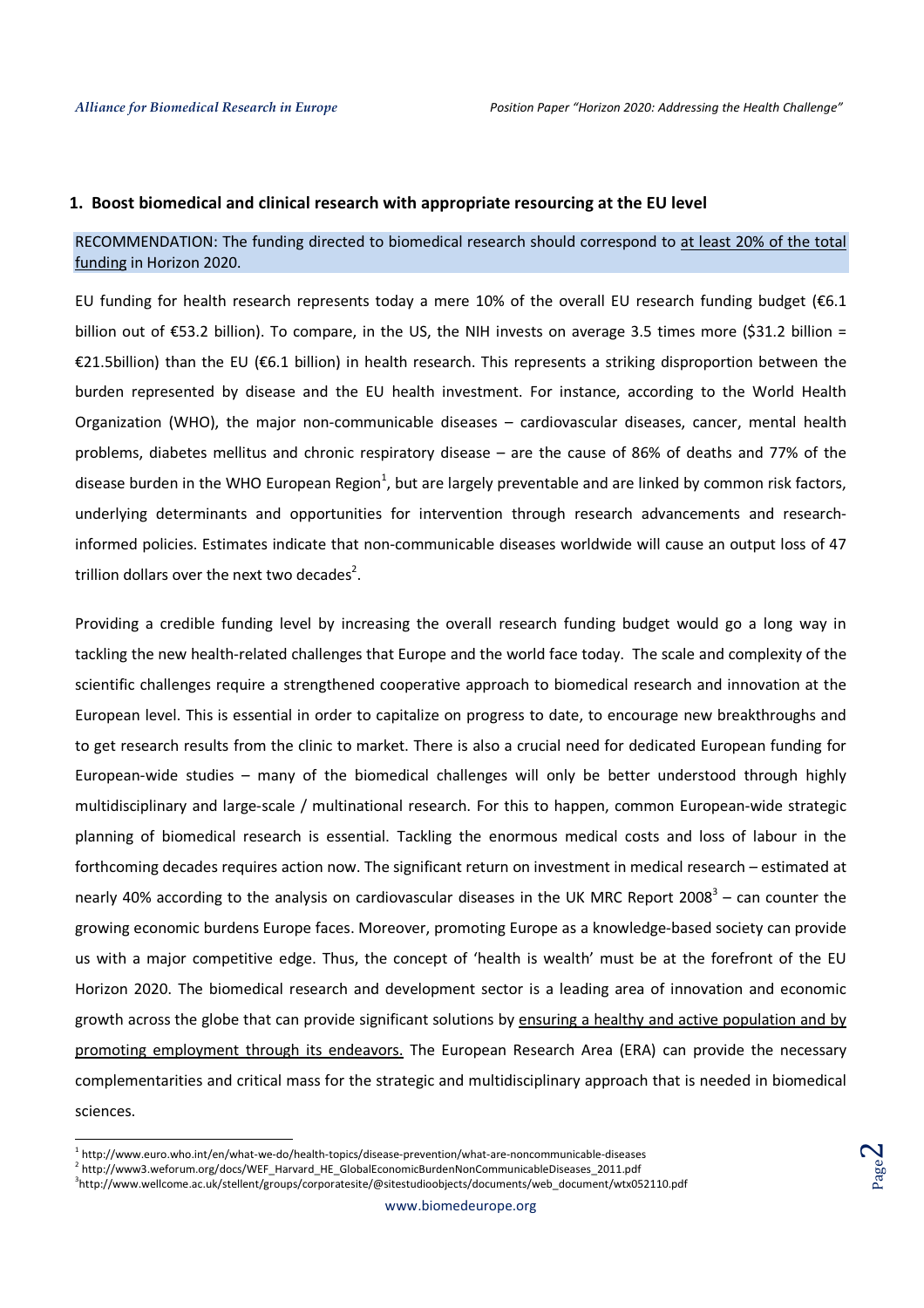# 2. Implement structured consultation with the biomedical researchers to ensure proper targeting and priority-setting for funding

### RECOMMENDATION: The EU funding strategy and research priorities must be defined in close cooperation with the biomedical community.

Only if experts across the health continuum are involved from the very beginning of the strategic setting of research funds can it truly address the challenges faced by science and society in its entirety. The current configuration of EU research programmes has not allowed for a correct, transparent and systematically organised involvement of researchers in the conception, development and evaluation of the European biomedical research strategy. It is crucial that the funding strategy and priorities for biomedical research are defined together with the biomedical community. A more systematic involvement of the research community, including academia and industry, in the process of defining the scientific challenges as well as strengthening the peer review system that evaluates projects would bring the promise of excellence and innovation closer.

The BioMed Alliance is committed to the concept of 'science for society' and we are willing to work with decisionmakers to promote a science-friendly society and communicate the role, value and economic benefits of research. As the unified voice for the biomedical research community in Europe, we can help to raise awareness about issues the hinder the translation of basic discoveries into clinical application. Such bottom-up approaches can shape and feed key political decisions through evidence-based advice and insight.

# 3. Create an interconnected and coherent EU biomedical research programme, including the creation of a "European Council for Health Research"

RECOMMENDATION: Creation of a truly European interconnected research programme for biomedical research and of a dedicated infrastructure, e.g. a "European Council for Health Research".

EU Member States have provided substantial national budgets to establish infrastructures in the area of biomedical research. However, none of these centres or national networks alone can keep pace with the rapidly expanding innovations in the biomedical field. Large-scale partnerships between European countries can provide significant added value and spearhead key advances to tackle the major societal challenges of our future.

A number of factors need to be addressed to accelerate progress in the biomedical field in Europe. Deeper and longer-term collaborative projects or infrastructures allowing for sustainable networks are key to produce groundbreaking discoveries and innovations. The current piecemeal funding for EU collaborations have only a limited impact and it is time to move towards more sustainable solutions. There is a major need to facilitate the sustainability of successful research projects, so that after the research is conducted, it can be applied to policy